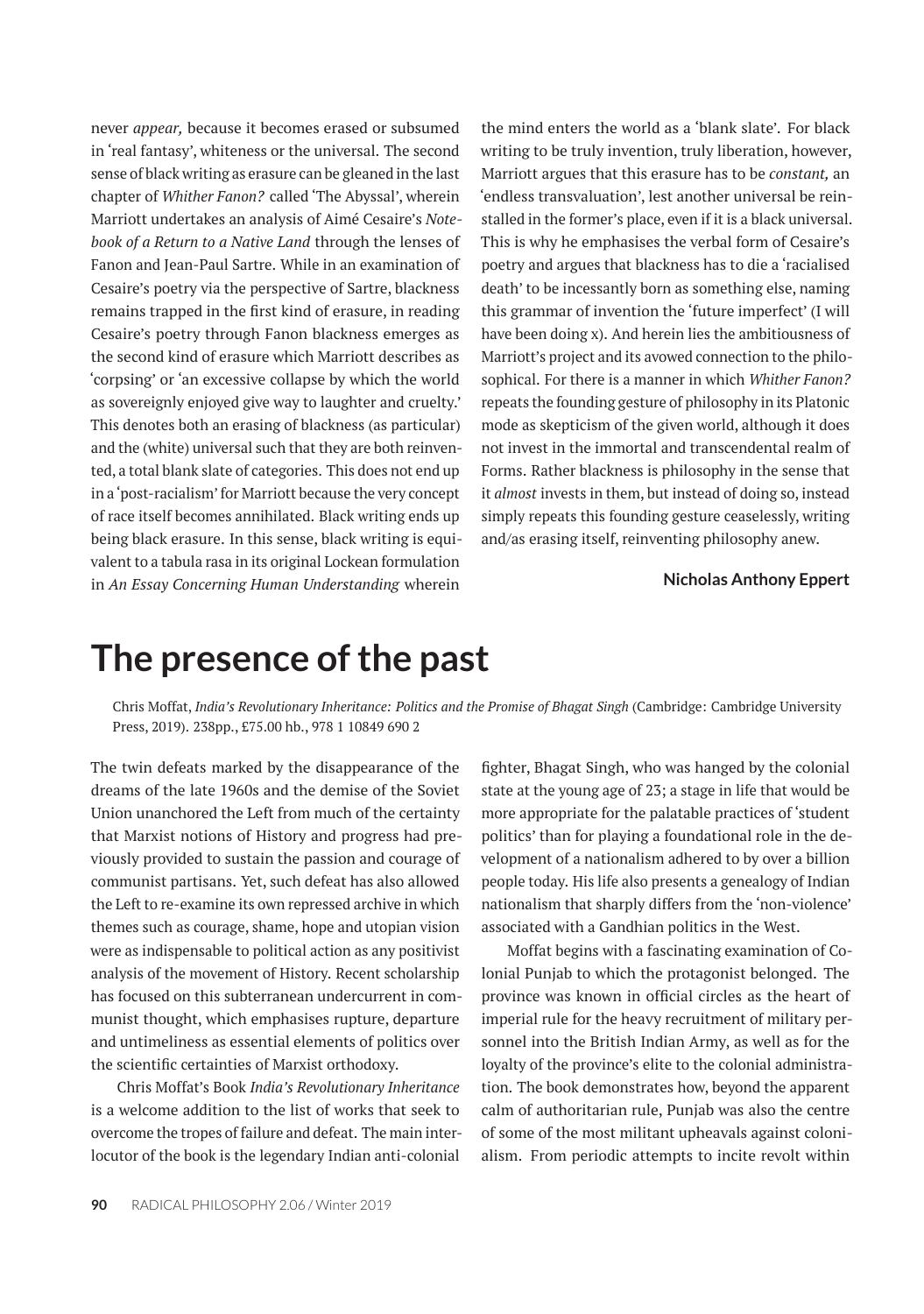the military to the formation of militant groups such as the Ghadr Party, the province, as Maia Ramnath's *Haj to Utopia* (2011) describes, remained a hotbed for anti-state activities. This subterranean resistance came to the fore in perhaps the most notorious cruelty of colonial rule in India, the Amritsar Massacre in 1919, in which a battalion led by General Dyer opened fire on crowds gathered for the Spring festival of Basakhi in Punjab's Amritsar district. The killing of over 300 people was followed by a number of repressive measures aimed at humiliating and subjugating the people of the province.

The political subject in Punjab remained split between excessive loyalty and equally excessive irreverence towards power. Moffat locates this split in the social structure of Punjab's cosmopolitan urban centres, particularly Lahore. Apart from being the centre of colonial administration, the city was also home to some of the most vibrant colleges and universities, making it a distinctively young city. This network of educational institutions provided an opportunity to young people to reinvent their identities away from the burden of their familial pasts, pointing to an urban environment that facilitated departures from normative social codes.

The purpose of colonial education was part of the larger civilisational mission. In the words of Lord Thomas Macaulay, the nineteenth-century architect of Western education in India, the aim was to create a 'class of persons Indian in blood and colour, but English in taste, in opinions, in morals and in intellect'. This purported servility induced by Indian education led reformers to begin their counter-pedagogic projects in Lahore. The struggle to create a 'national education' that could inculcate a sense of pride and critical thinking in Indian students is vividly captured by Moffat, in particular through the efforts of Lajpat Rai who began a 'Tilak School of Education' to teach students the taboo subjects of politics and sociology.

Lajpat Rai is a second major interlocutor in this story, who participated in recurrent protests against colonial excesses. One such demonstration was organised against the arrival of the hated Simon Commission in Lahore, which was supposed to propose a plan for Indian representation in government but ironically had no Indian representation on it. The police reaction was unexpectedly violent, with the revered 63-year-old Lajpat Rai becoming a victim of ruthless baton charges. A month

later, he succumbed to his injuries and died, leaving India stunned.

This incident triggered Bhagat Singh and his comrades in a little known underground organisation, the Hindustan Socialist Republican Army, to seek revenge for Rai's death. They orchestrated an attack on police officials in Lahore, killing a British officer (Saunders) and an Indian constable. After an unsuccessful national effort to hunt down the killers, the group offered themselves up for arrest in a spectacular manner. They intervened in the Legislative Assembly session in Delhi, lofted a bomb in an unused corner (intended to avoid casualties) and threw pamphlets that read 'It takes a Loud Voice to Make the Deaf Hear'. Bhagat Singh was arrested at the site, setting the stage for one of the most iconic court cases in colonial history.

Moffat reads this act of 'surrender' as exemplifying the Greek virtue of *Parrhesia*, where an individual is able to speak truth from a vulnerable position, irrespective of the consequences. By permitting their arrests, Bhagat Singh did not aim to defend himself but rather to question the legitimacy of colonial law. During the court proceedings, Bhagat Singh and his comrades raised anticolonial slogans in the courtroom and were often dragged outside for their acts, rendering visible the colonial violence beyond the norms and politeness of legal discourse. The court proceedings soon became part of a national theatre as hundreds of supporters began arriving to garland the accused with flowers and to watch their spectacular defiance of the feared colonial judges.

This section of the book is indebted to Jacques Rancière's theory of dissensus, a moment that undermines the figment of consensus promoted by the ruling order. The mocking of colonial courts, the decision to undergo voluntary suffering and to engage with a wider public beyond the confines of the prison meant the accused managed to disrupt the places assigned to them by law. The case is best exemplified by the widespread support across India for these prisoners, transforming prisons from disciplining institutions into sites producing political celebrities, a legacy that continues to shape postcolonial politics in the region. Singh and his group were able to dislocate the routine workings of a court, creating a discrepancy that opened up a gap in the symbolic order and signaled new political possibilities for the future.

Singh and his comrades were hanged early in the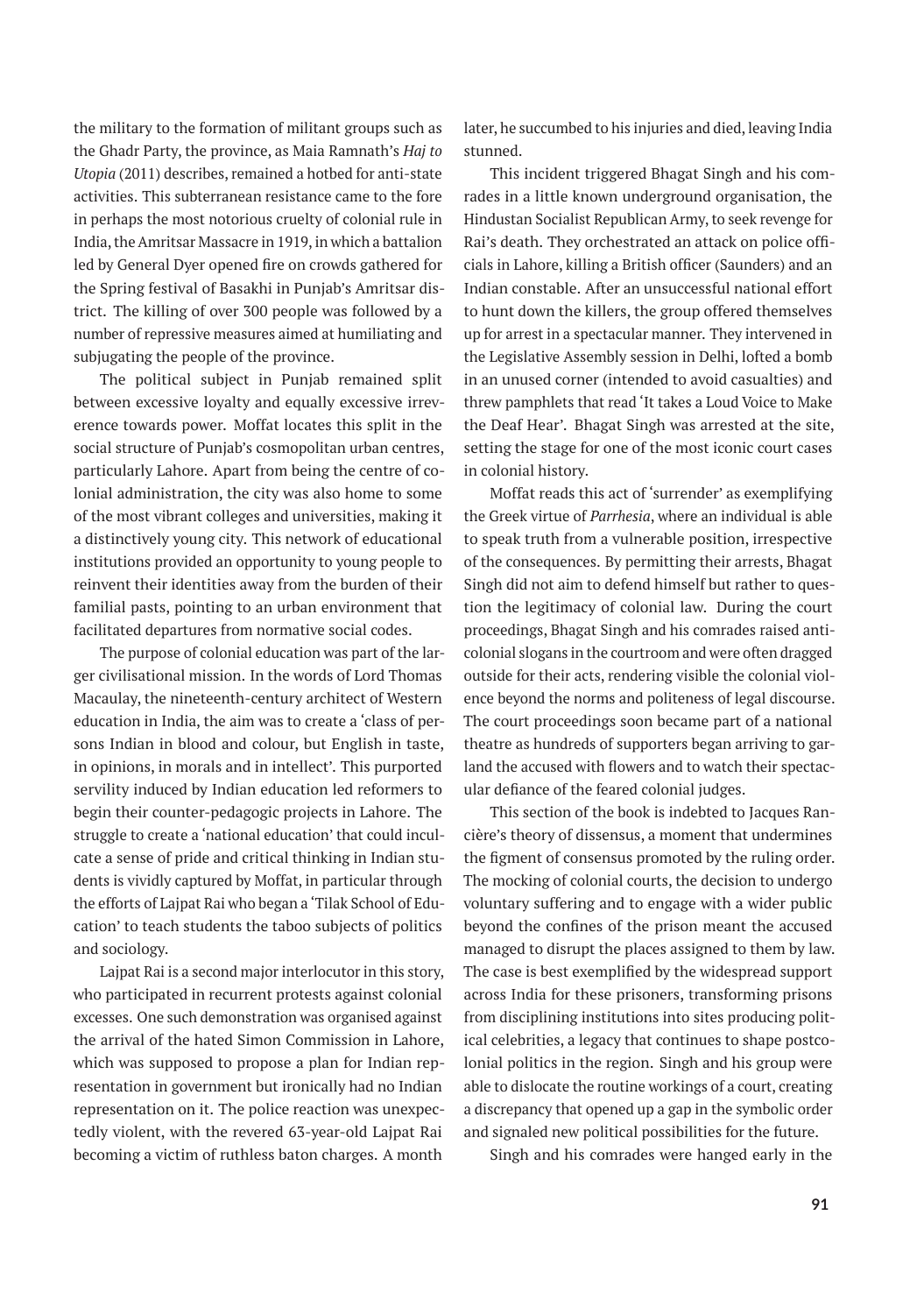morning on the 23<sup>rd</sup> of March, 1931 in Lahore. Their bodies were secretly taken to the banks of the Sutlej River, where they were burnt to deny them a mass funeral procession. Their deaths only furthered the sense of incompleteness that marked their lives, inciting unexpected but spectacular afterlives for the revolutionary.

To comprehend the presence and trajectory of these afterlives, Moffat takes a position against 'Rankean concerns' of history in which the past is completely separated from the present. Such narratives render the past as a passive object open to exploration and inquiry by historians in the present. Figures such as Bhagat Singh, however, make such neat temporal separations impossible, with the present always haunted by the spectral presence of the past.

We are now familiar with critiques of linear notions of history borrowed from notions of progress cemented by enlightenment thought. In twentieth-century Marxism, revolutionary upheavals in the non-European world forced thinkers to situate political subjectivity against the flow of History, rather than in sync with it. Walter Benjamin's work on the subterranean persistence of the dreams of the past resonate with Moffat's intervention, as the past intrudes into the present to dislocate it from within, undermining the stability of the status quo in the process.

Such conceptions of non-linear time can approach politics as a contingent process rather than something that can be deduced through sociological laws. Alain Badiou, for example, considers politics to be a condition of philosophy rather than dependent on it, an assumption that runs through Moffat's work as he demonstrates the capacity of historical figures to undermine existing categories of political thought.

Yet, Moffat makes an even stronger intervention regarding the relationship between the past and the present. He argues that figures such as Bhagat Singh continue making demands on the living after their deaths. In his words:

This invocation of shame and, indeed, contemporaneity – that we are still 'in Bhagat Singh's company' – helps to emphasise the weight of an inheritance, the seriousness of this responsibility to the dead.

This responsibility turns into a call to action in the present. More than being a figure from a finished past, Bhagat Singh continues to be invoked in the present day to escalate struggles against the status quo. Moffat also discusses Bhagat Singh's own writings, disagreeing with the tendency of historians to examine his corpus to identify his exact ideological orientation. Such works often ask whether he was a nationalist, anarchist, Narodnik or Marxist. But attempts to confine Bhagat Singh to a neat conceptual box miss the intellectual promiscuity that shaped the inter-war period in the colonial world. More importantly, they undermine the challenge posed by the interrupted life of Bhagat Singh – not only to display courage in facing the enemy but also to bravely interrogate the certainties of one's own politics. To place Singh in a teleological story of Indian nationalism or communism would be akin to sanitising his image, transforming him from someone who perpetually undermines the dominant order to someone assimilated into its structures and routines.



Moffat discusses the intense debates on appropriating the revolutionary from across the political landscape. Maoist rebels (known as Naxals) justify their armed struggle in the name of Bhagat Singh's sacrifice, while student leaders emulate him as an ideal for today's alienated youth. Even Sikh and Hindu nationalists at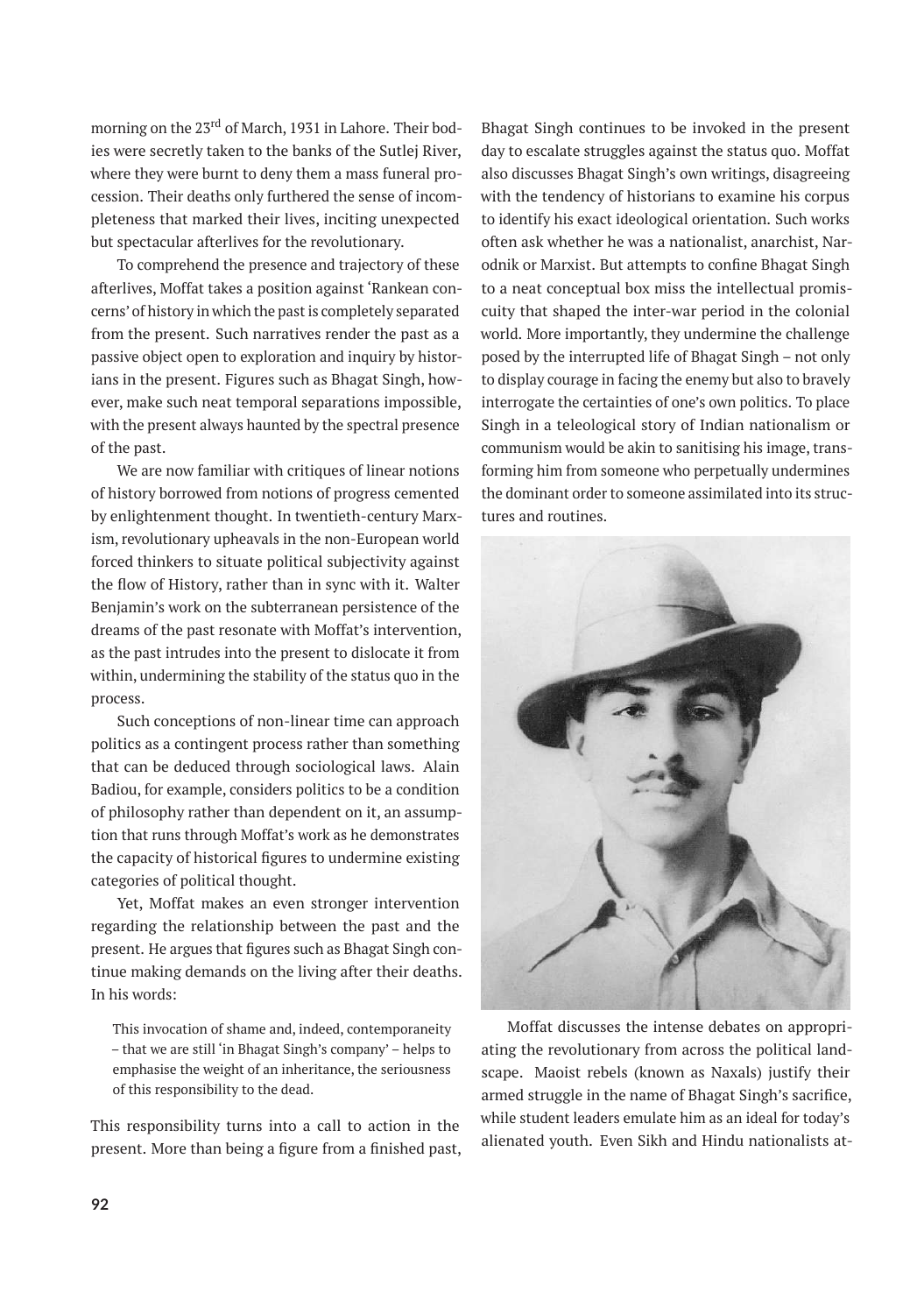tempt to place him within their genealogy, signifying the contested futures represented by Bhagat Singh.

Moffat uses these heterogeneous interpretations of Bhagat Singh's story to discuss the politics of monuments devoted to him. Different political groups have tried resurrecting statues of the revolutionary in order to display their public devotion to his sacrifice. At the same time, there are recurrent accusations made against this official eulogisation for undermining the sanctity of his cause. For example, the Congress government was criticised for unveiling a statue of Bhagat Singh at the Indian Parliament in 2014, with critics claiming that the revolutionary would have preferred fighting against the corruption of the contemporary government rather than being used as a tool to justify it. Through such examples, Moffat shows that monuments can be used to contain the excess that threatens the stability of the existing order. In a paradoxical way, then, monuments can end up playing a conservative role in the present, even if they aspire to pay homage to a revolutionary.

Against the fixation with monuments in India's official political culture, Moffat points out the vernacular ways in which Bhagat Singh's image continues to circulate. In particular, his discussion of street theatre, in which actors intermingle with the crowds in public spaces, is closer to the dissensual tradition where the spectre of Bhagat Singh belongs. Instead of being encapsulated in a static monument, Moffat approvingly quotes a number of activists and artists who believe that a real homage to the revolutionary would entail taking up his cause in the present.

This insistence on understanding Bhagat Singh's legacy as a work in progress places Moffat's work in conjunction with Jacques Derrida's deliberations on the subject of spectres. Derrida asserts that inheritance 'is never given, it is a task'. Throughout the book Moffat teases out this task of thinking through the multiple and often contradictory trajectories of Bhagat Singh's many afterlives. In this spirit, one can argue that Moffat himself receives the inheritance of Bhagat Singh by rethinking his place in history away from the historicism and ideological rigidity too often bestowed upon him, and posits Singh as a figure who undermines the certainties of both political actors and academics.

*India's Revolutionary Inheritance* can be read as a reflection on time in modernity. Against notions of an

apolitical and homogenous time in sync with the logic of Capital, we are confronted with a world where untimeliness is central to producing political antagonisms. Thus the focus is on sudden departures and unexpected arrivals that characterise the life, death and multiple afterlives of Bhagat Singh, with each reiteration producing a rupture within the flow of time. On this point, the book is indebted to a plethora of Indian thinkers who have challenged the universalising narratives of colonial modernity. In particular, Moffat engages with the work of Dipesh Chakrabarty, one of the founders of the Subaltern Studies Collective who challenged historicism by identifying the multiple temporalities that structure postcolonial societies. Capital is unable to subsume disparate local histories, as experiences of religious and mythical pasts continue to interrupt linear time to produce a peculiar modern public space. Shruti Kapila further radicalises this position by demonstrating how the political in India was formed through contingent decisions taken in the midst of the anti-colonial struggle, with ruptural violence displacing sociological deduction as the motor of History.

This work challenges the Left to unanchor itself from a rigid understanding of historical development and political possibilities. Such a rethinking is underway in the subcontinent, where attempts to situate Bhagat Singh in the teleologies of Marxism have been replaced by rethinking him as someone whose defiance 'made communism possible in India'. In other words, the spirit of departure and sacrifice rather than fidelity to a cold 'science' of Marxism allowed for the actualisation of the idea of communism in concrete historical circumstances.

Yet Moffat at times pushes the argument against strategic and programmatic thinking to its extreme, citing the following example to demonstrate the teleological thinking that his book aims to confront:

This sense that Bhagat Singh and his comrades did not go far enough to warrant the name 'Marxist' persists in many leftist histories of the movement … Bipan Chandra, as we have seen, recognised that Bhagat Singh was a hero of great significance but chastised the HSRA for its failure to become more than an urban phenomenon … P. M. S. Grewal … [notes] Bhagat Singh's 'most striking weakness' was his failure to analyze feudal landlordism in India and, indeed, to properly comprehend the nature of gender oppression and the integral role of women in political struggle.